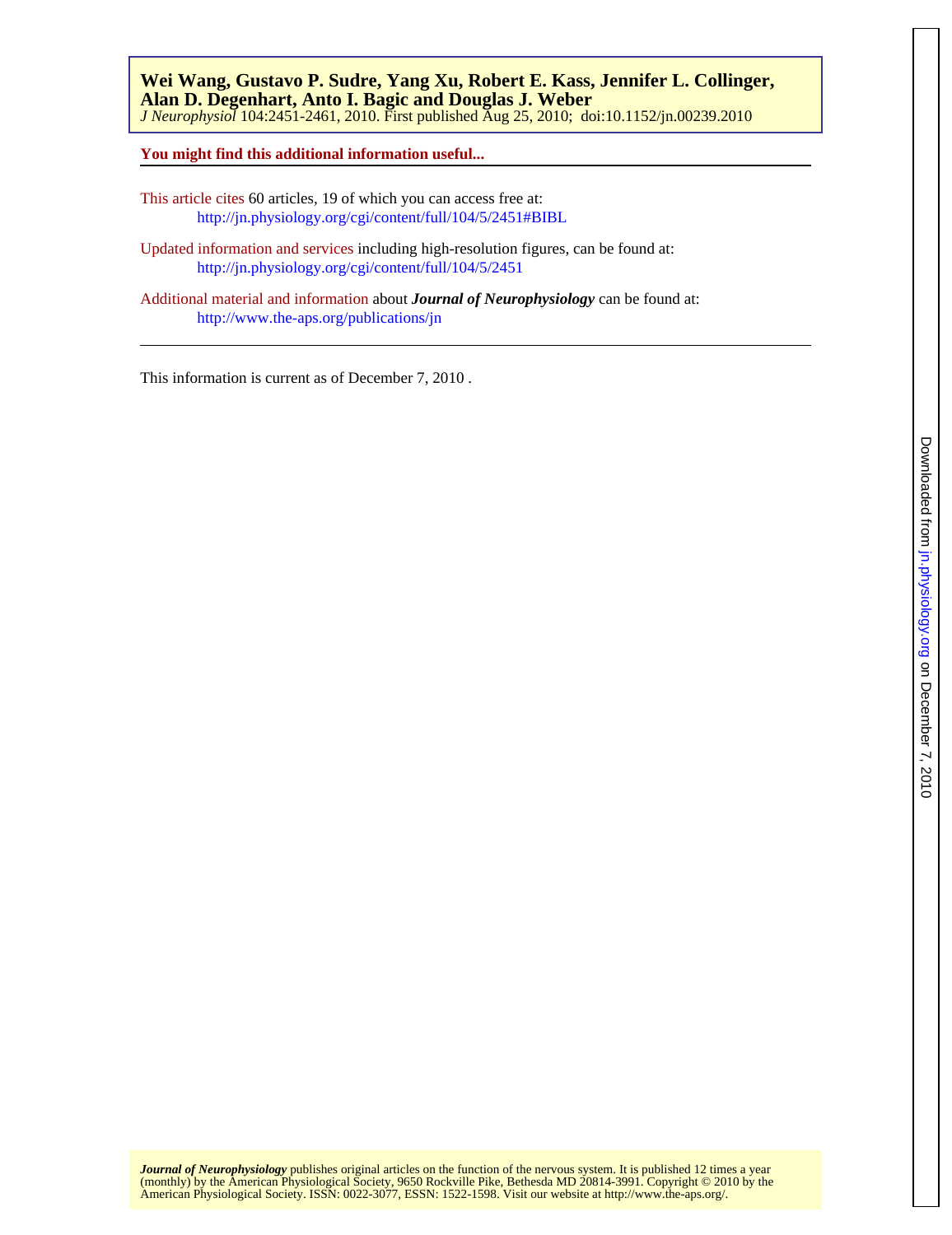# Decoding and Cortical Source Localization for Intended Movement Direction With MEG

# **Wei Wang,1,2,3,4 Gustavo P. Sudre,2,3,5 Yang Xu,3,6 Robert E. Kass,3,7 Jennifer L. Collinger,1,8 Alan D. Degenhart,2,3 Anto I. Bagic,9,10 and Douglas J. Weber1,2,3,4**

<sup>1</sup>Departments of Physical Medicine and Rehabilitation, <sup>2</sup>Bioengineering, and <sup>9</sup>Neurology, University of Pittsburgh, Pittsburgh; <sup>3</sup>Center for *the Neural Basis of Cognition, Pittsburgh;* <sup>4</sup> *Quality of Life Technology Engineering Research Center, Pittsburgh;* <sup>5</sup> *Program in Neural Computation,* <sup>6</sup> *Machine Learning Department, and* <sup>7</sup> *Department of Statistics, Carnegie Mellon University, Pittsburgh;* <sup>8</sup> *Department of Veterans Affairs, Pittsburgh; and* <sup>10</sup>*Center for Advanced Brain Magnetic Source Imaging, Pittsburgh, Pennsylvania*

Submitted 8 March 2010; accepted in final form 19 August 2010

**Wang W, Sudre GP, Xu Y, Kass RE, Collinger JL, Degenhart AD, Bagic AI, Weber DJ.** Decoding and cortical source localization for intended movement direction with MEG. *J Neurophysiol* 104: 2451–2461, 2010. First published August 25, 2010; doi:10.1152/jn.00239.2010. Magnetoencephalography (MEG) enables a noninvasive interface with the brain that is potentially capable of providing movement-related information similar to that obtained using more invasive neural recording techniques. Previous studies have shown that movement direction can be decoded from multichannel MEG signals recorded in humans performing wrist movements. We studied whether this information can be extracted without overt movement of the subject, because the targeted users of brain-controlled interface (BCI) technology are those with severe motor disabilities. The objectives of this study were twofold: *1*) to decode intended movement direction from MEG signals recorded during the planning period before movement onset and during imagined movement and *2*) to localize cortical sources modulated by intended movement direction. Ten able-bodied subjects performed both overt and imagined wrist movement while their cortical activities were recorded using a whole head MEG system. The intended movement direction was decoded using linear discriminant analysis and a Bayesian classifier. Minimum current estimation (MCE) in combination with a bootstrapping procedure enabled source-space statistical analysis, which showed that the contralateral motor cortical area was significantly modulated by intended movement direction, and this modulation was the strongest  $\sim$ 100 ms before the onset of overt movement. These results suggest that it is possible to study cortical representation of specific movement information using MEG, and such studies may aid in presurgical localization of optimal sites for implanting electrodes for BCI systems.

# INTRODUCTION

Technologies for augmentative communication and mobility are needed to replace motor functions lost after damages to the CNS, such as those caused by stroke, spinal cord injury, and amyotrophic lateral sclerosis (ALS). Unfortunately, these motor impairments limit the user's ability to use many currently available (i.e., muscle-based) communication aids or mobility devices. This creates a need for brain-controlled interfaces (BCIs) that express motor commands via neural signals recorded directly from the brain (Hochberg et al. 2006). Previous studies have shown that various hand movement parameters can be decoded from the activities of motor cortical neurons (Georgopoulos et al. 1986; Moran and Schwartz 1999; Paninski et al. 2004; Wang et al. 2007), enabling real-time brain control of computer cursors and robotic arms (Serruya et al. 2002; Taylor et al. 2002; Velliste et al. 2008; Wessberg et al. 2000). Recent human studies showed that a significant amount of movement-related information can also be extracted from macroscopic recordings obtained from the brain surface with electrocorticography (ECoG) (Ball et al. 2009; Crone et al. 1998; Leuthardt et al. 2004; Pistohl et al. 2008). Recent studies showed that subjects are able to gain accurate control of cursor movements using ECoG signals (Leuthardt et al. 2004; Schalk et al. 2008), making ECoG a promising alternative to penetrating microelectrode arrays for BCI applications.

Noninvasive methods for measuring brain activity, such as EEG and magnetoencephalography (MEG) have also been used for BCI applications (Mellinger et al. 2007; Wolpaw and McFarland 2004). MEG studies can support the development and implementation of implantable BCI systems by providing presurgical localization of cortical sources for movement information and user training on BCI control. MEG is well suited for these tasks, because, putatively, the spatial and temporal characteristics of MEG may be comparable to ECoG, especially after MEG signals are mapped appropriately from the sensor space (MEG sensor signals) to the source space (cortical surface activity) (Dalal et al. 2008; Gharib et al. 1995; Korvenoja et al. 2006). Several groups showed that hand movement can be decoded from MEG signals during figure drawing (Georgopoulos et al. 2005) and center-out (Waldert et al. 2008) movements. Furthermore, a recent study showed that the speed (fast vs. slow) of imagined wrist movement can be extracted from EEG recorded in individuals with ALS (Gu et al. 2010). In a recent real-time MEG-BCI study, individuals with severe upper extremity paralysis caused by stroke were enabled to control a hand orthosis by modulating their sensorimotor rhythm with imagined hand movement (Buch et al. 2008). This study further examines human cortical activities as recorded with MEG during overt and imagined movements to investigate whether intended movement direction can be decoded in the absence of overt movement, because the candidates for BCI technology are individuals with severe motor impairments. In addition to sensor-space analysis, this study also performs statistical analysis on cortical sources found using a minimum current estimation (MCE) source localization algorithm in combination with bootstrapping to identify cortical areas that encode significant information about intended movement direction in individual subjects. The capability of MEG to localize noninvasively the cortical areas most strongly modu-

Address for reprint requests and other correspondence: D. J. Weber, 3471 Fifth Ave., Suite 202, Pittsburgh, PA 15213 (E-mail: djw50@pitt.edu).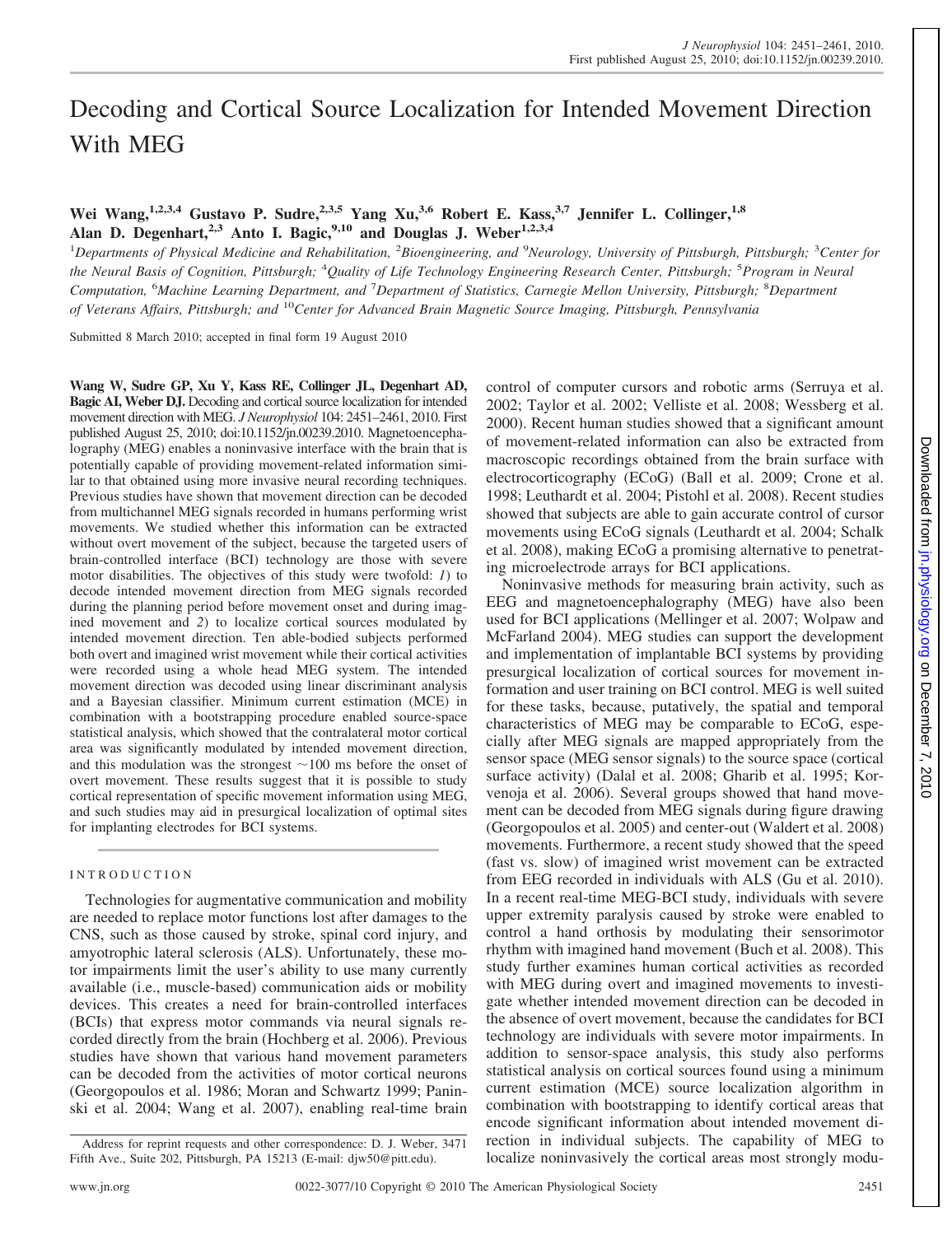lated by intended movement direction may enable presurgical user training and source mapping of the whole brain, with the goal of finding optimal electrode implantation sites.

# METHODS

#### *Participants*

All procedures were approved by the Institutional Review Board at the University of Pittsburgh, and all experiments were performed in accordance with the approved protocol. This study recruited 10 able-bodied subjects, 7 men and 3 women, with no previous history of nervous system diseases. Their ages ranged from 25 to 45 yr old. All subjects gave informed consent before participating in this study.

#### *Experiment setup*

A nonmagnetic back-projection screen was placed in front of the subjects to present visual feedback during behavioral tasks. A 306 channel whole head MEG system (Elekta Neuromag, Helsinki, Finland) was used to record brain activity. This system has 102 sensor triplets, with each triplet containing one magnetometer, one longitudinal gradiometer, and one latitudinal gradiometer. Muscle activity (EMG) of wrist flexor and extensor muscles (flexor carpi radialis and extensor carpi radialis) was recorded in all sessions. Electrooculography (EOG) was recorded with electrodes placed above, below, and lateral to the eyes. EOG captured horizontal and vertical eyes movements, as well as eye blinks. All MEG, EMG, and EOG signals were band-pass filtered between 0.1 and 300 Hz and sampled at 1,000 Hz. Additionally, four head position indicator (HPI) coils were placed on the subject's scalp to record head position relative to the MEG helmet at the beginning of each session. These coils, along with three cardinal points (nasal, left, and right preauricular), were digitized and used for head movement compensation, co-registration with structural MRI data, and spatial filtering. Subjects performed wrist movements while holding a MEG-compatible joystick (Current Designs, Philadelphia, PA). BCI2000, a general purpose BCI software package (Schalk et al. 2004) running on a high-performance personal computer, was used to control the experiment paradigm and track joystick movement. The BCI2000 software also sent digital output to the MEG system through the parallel port to synchronously mark the occurrence of various behavioral events (e.g., target onset) in the MEG data.

#### *Experiment protocol*

Subjects performed a two-dimensional (2-D) center-out task using wrist movement in four directions (radial deviation, ulnar deviation, flexion, and extension) following the corresponding visual target (up, down, left, and right). Wrist movement was chosen to minimize contamination of recorded MEG signals by arm and shoulder muscle activities, and subjects were instructed to make movement solely with the wrist, keeping the shoulder and arm at rest. During the overt movement task, subjects controlled a 2-D cursor using the wrist to perform the center-out task. Visual feedback of the cursor was provided continuously. Movement to the left/right targets required  $\sim$ 40 $\degree$  of wrist flexion/extension, whereas the up/down targets required  $\sim$ 25° of radial/ulnar deviation. A total of 120 successful repetitions (i.e., cursor hit the target) were made for each target. To minimize eye movements, subjects were instructed to fixate their eyes on a crosshair in the center of the screen throughout each trial. The time course of a typical trial is shown in Fig. 1. Each trial started after the subject held the cursor at the center target for a random holding time  $(1-2 s)$ , which triggered the appearance of one of the four peripheral targets. To complete a trial successfully, the subject needed to move the cursor to the target and hold for a random holding period (0.5–1.5 s). If the subject did not hit the target within 1 s, the trial was aborted. For five subjects (*subjects S6–S10*), a delay period was inserted between target



FIG. 1. The center-out task with accompanying speed profile during overt wrist movement. The subject controls the 2-dimensional (2-D) cursor position using wrist movements. The cursor needs to go to the center and stay there for a hold period until the peripheral target appears. Then the cursor moves to the target and stays there for another hold period to complete the trial successfully. The target changes color when hit by the cursor and disappears when the holding period has finished. There was a 1-s interval between trials. The bottom trace shows the speed profile of the cursor from a representative trial, and the dotted lines delimit the premovement/planning period within which a time window was identified and used for decoding the intended movement direction for overt movement trials.

onset and the go-cue. At the end of the center-hold period, one of the peripheral targets appeared, but the center target did not disappear. The subject was instructed to move only after the center target disappeared (go-cue), which happened within 0.5–1.5 s after the presentation of a peripheral target.

During the imagined movement task, subjects were asked to imagine performing the center-out movement using the wrist. When a peripheral target was presented, after a simulated reaction time (0.5–1 s), the cursor started moving with constant speed toward the target. To keep subjects engaged in the imagined movement task, catch trials were inserted. During a catch trial, the cursor stopped moving before it reached the target. The subject needed to press a button to inform the experimenter that a catch trial was recognized. EMGs of wrist flexor and extensor muscles were recorded at all time to ensure that subjects did not generate covert muscle activity during imagined movement sessions (see Supplemental Fig. S1 for further details on the EMG analysis).<sup>1</sup> Blocks of 20 successful repetitions (i.e., cursor hit the target and no EMG activity for wrist was recorded, catch trials excluded) per target were used, with a few minutes of rest between blocks when necessary. Blocks of overt and imagined movements were intercalated.

During a separate visit, a standard head structural MRI scan using magnetization-prepared 180° radio-frequency pulses and rapid gradient-echo (MP RAGE) protocol (Brant-Zawadzki et al. 1992) was performed for each subject for co-registration with MEG data and source localization.

# *Data preprocessing*

Data analysis was performed on successful trials only. First, spatial filtering was performed on the raw MEG data using the signal space

<sup>&</sup>lt;sup>1</sup> The online version of this article contains supplemental data.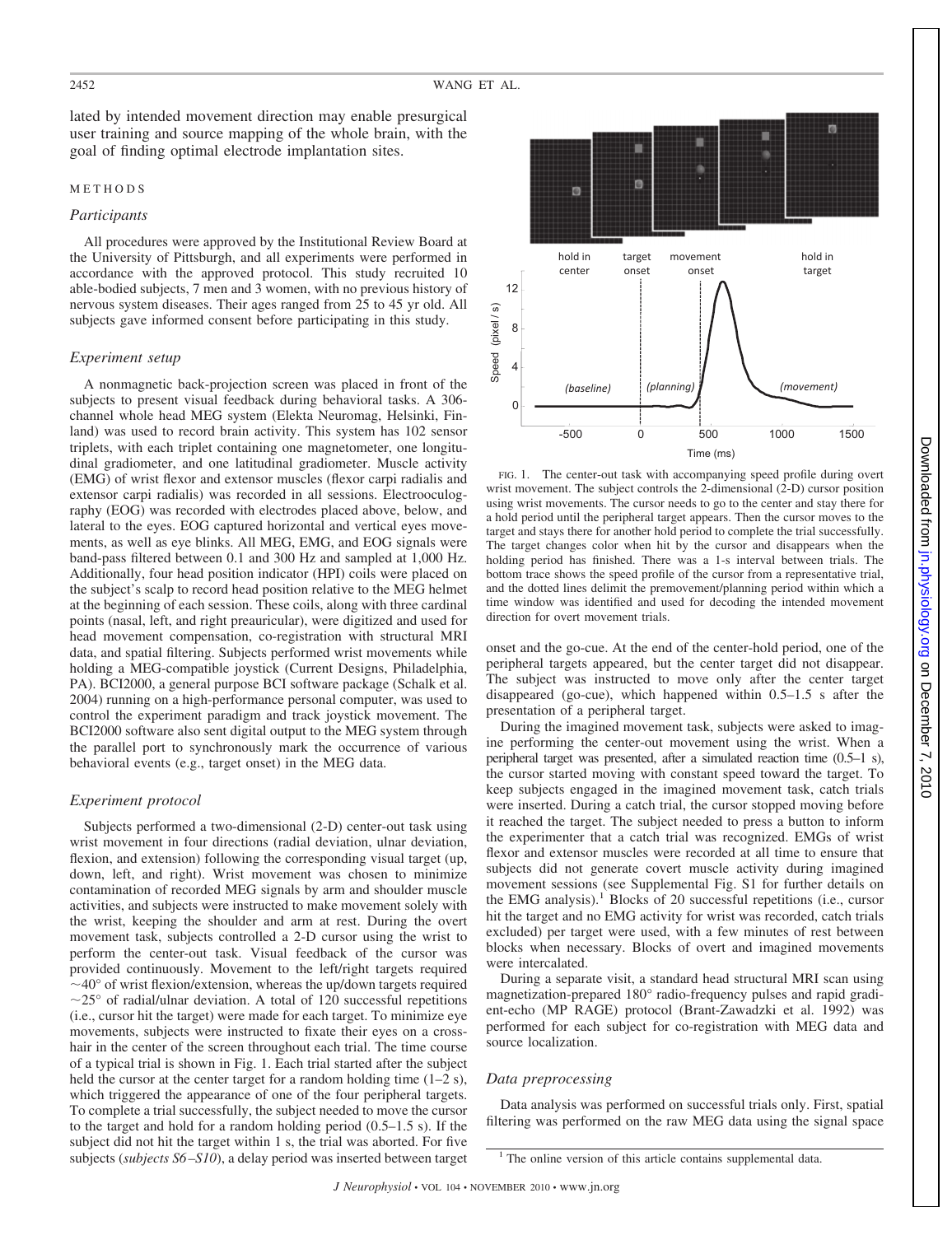

FIG. 2. Effects of signal smoothing (*A*) and magnetoencephalography (MEG) signal modulation by movement directions (*B* and *C*) for 1 MEG sensor (gradiometer) above the contralateral sensorimotor area. Data were collected from *subject S1*. *A*: raw MEG trace (solid gray line) overlaid by its smoothed version (dashed black line) during a single overt trial. *Time 0* represents movement onset. *B*: each trace represents the average of smoothed signals of all repetitions for each movement direction for 1 subject. Data were aligned to movement onset (*time 0*, vertical dashed line). The vertical solid line indicates average target onset time. The 4 traces were normalized to the maximum of absolute amplitude. There is a clear downward deflection of MEG signals  $\sim$ 100-200 ms before movement onset. The amplitude of this downward deflection varies across different movement directions. Furthermore, the gray area indicates the average time window used for sensor-space decoding analysis (time of interest) across all subjects. *C*: same as *B*, except that the data were from imagined movement and aligned to target onset (*time 0*, vertical solid line). The vertical dashed line indicates average movement onset time. Position of this MEG sensor is shown in the *inset*, and the gray area represents the whole head helmet. F, front, L, left, R, right.

separation (SSS) method (Taulu et al. 2005). Briefly, the SSS algorithm decomposes MEG signals recorded from all sensors into linearly independent internal and external terms. Internal terms correspond to sources inside the MEG helmet and external terms to sources outside the helmet. The SSS algorithm is able to spatially filter MEG data so that only signals coming from sources inside the MEG helmet are preserved and signals coming from sources outside the MEG helmet are suppressed. In addition, the SSS algorithm also corrects for head movement between multiple experiment sessions and minimizes effects of sensor noise. Second, trials with eye movement or eye blinks were rejected. A threshold of 150 mV was applied to each repetition, and whenever the peak-to-peak amplitude of the signal of either EOG channel (i.e., horizontal or vertical) crossed this threshold, the repetition was rejected from further analysis. We further excluded data from subjects whose EOG was significantly correlated with target direction, i.e., EOG contains information about intended movement direction, to ensure that any directional modulation of MEG signals identified by this study was not caused by eye movement (see Supplemental Materials for detailed discussion). Third, for each trial, a Gaussian kernel of 25 ms in width  $(\sigma)$  was used to smooth MEG signals (Fig. 2). Finally, all MEG data for overt movement were aligned to movement onset (time point when cursor speed 1st exceeded 10% of peak velocity), and data for imagined movement were aligned to target onset. MEG data were analyzed in both the sensor space using MEG sensor signals and the source space using cortical activity obtained from the source localization algorithm. Please note that, although additional features in MEG signals, such as amplitudes of different frequency bands, also convey movement-related information, this study focused on the time-domain MEG signals. This is similar to the study performed by Georgopoulos et al. (2005) and is motivated by previous MEG and ECoG studies. Those studies have shown that the time-domain signal, especially the low-frequency component (LFC), also called local motor potential (LMP), carries a significant amount of information about hand movement direction

(Ball et al. 2009; Pistohl et al. 2008; Schalk et al. 2007; Waldert et al. 2008).

#### *Sensor-space decoding analysis*

Intended movement direction was decoded from MEG signals recorded from 87 sensors located above the sensorimotor area (Fig. 3, *inset*). The decoding analysis included three main steps: *1*) identifi-



FIG. 3. Modulation of MEG responses examined in 2-D space using the first 2 components of linear discriminant analysis (LDA). The LDA analysis projects activities of all MEG sensors above the sensorimotor area (sensor positions shown in the *inset*) into a low-dimensional space, where modulation of MEG responses by intended movement direction can be easily visualized. The figure shows a 2-D projection of single-trial MEG responses averaged over  $-200$  to 0 ms relative to movement onset (*subject S1*). They clearly form 4 distinct clusters corresponding to 4 different intended movement directions. The green plus signs, black squares, blue circles, and red triangles represent single-trial MEG responses for movement in the up, down, left, and right directions, respectively.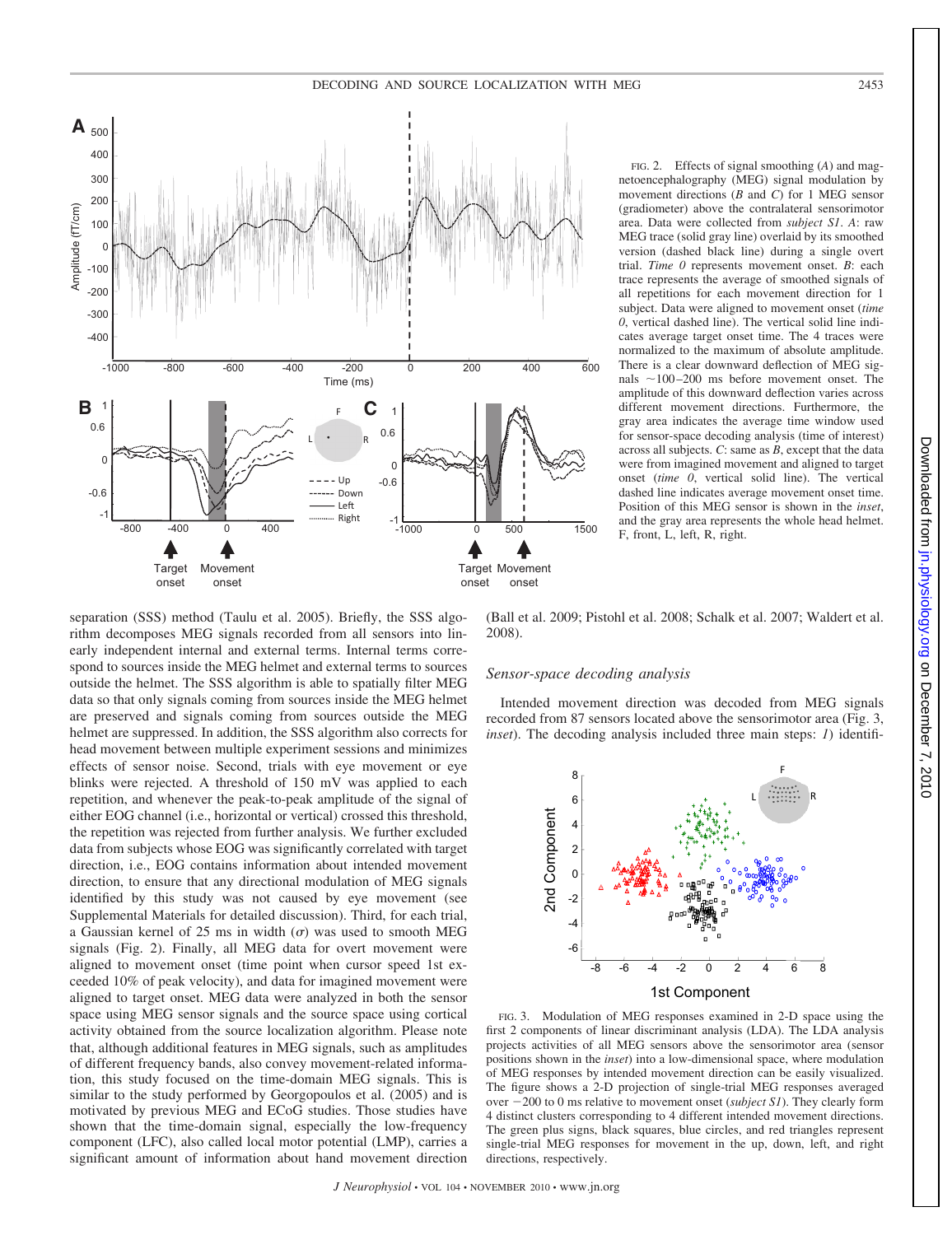cation of the time window (i.e., time of interest) during which MEG signals contained the most significant information on intended movement direction using multivariate ANOVA (MANOVA); *2*) dimension reduction and data transformation using linear discriminant analysis (LDA) that maximizes linear discrimination among different movement directions; and *3*) prediction of intended movement direction using a Bayesian classifier.

SENSOR-SPACE MANOVA. MANOVA (Johnson and Wichern 1992) is a multivariate extension to ANOVA. Although ANOVA characterizes the difference among groups based on measurement from a single dependent variable (here, 1 MEG sensor), MANOVA examines differences among groups given multiple dependent variables (e.g., multiple MEG sensors). MANOVA was used in this study to quantify the difference among different intended movement directions (groups) by considering recordings from all MEG sensors above the sensorimotor area (dependent variables). In ANOVA based on a single sensor at each time point, we would have a two-way array of sensor values across conditions and across trials within conditions. For our MANOVA, at each time point, we had an analogous two-way array of vectors (a 3-way data array) with each vector containing the signal values at different sensor locations. To obtain the *F* statistic in MANOVA, it is necessary to calculate the inverse covariance matrix of the sensor signals. The covariance matrices in this case were 87  $\times$ 87 and were singular (noninvertible). Principal component analysis (PCA) was used to project the data onto a lower-dimensional space so that the resulting covariance matrix would be invertible. Before computing the principal components, we standardized the signals at each sensor location to have mean 0 and variance 1. MANOVA analysis was repeated across time using 10-ms intervals. For each 10-ms interval, MANOVA analysis was performed on MEG signals recorded during that interval to calculate the corresponding *F* statistic, which indicates the significance of MEG signal modulation by intended movement direction. The MANOVA *F* statistic was plotted as a function of time.

Next, the time window (or time of interest) that contains the most significant information regarding intended movement direction was identified based on the temporal profile of MANOVA *F* statistic. The center of this time window was defined as the time point with the highest *F* statistic, and the width was kept constant at 200 ms. Additionally, to ensure that the decoding analysis was performed on MEG data not accompanied by overt movement, we limited our search for the time window with strongest directional tuning to the premovement period between target onset and movement onset for overt movement trials. If the length of the time window exceeded movement onset, the excess data were ignored. However, for imagined movement, the search for the time window was not limited to premovement period, because there was no overt movement. Figure 2, *B* and *C,* shows the time window identified by this step (averaged across all subjects).

DIMENSION REDUCTION USING LDA. LDA finds a linear projection of the data that maximizes the variability between groups (i.e., movement directions) relative to that within groups (within directions). For this analysis, MEG signals in each sensor were averaged over the time window identified by the MANOVA analysis, yielding a single time-averaged value for each trial. The time-averaged data were fed into the LDA analysis to project the high-dimensional sensor data into a low-dimensional space (3-D space) that represents MEG signal features with the best linear discrimination among the intended movement directions. Similar to MANOVA, LDA requires the inversion of a within-class scatter matrix (or covariance matrix) that would be singular if the dimension of input variables exceeds the number of trials available. To ensure full-rankness, we projected the within and between class matrices to a lower-dimensional space via PCA before the LDA. Hence, for each trial, the time-averaged MEG signals recorded from all 87 sensors above the sensorimotor area were reduced to a three-element vector by LDA (3 is the maximal dimension given by LDA, because there are 4 different groups or movement directions; see Supplemental Materials for details). For convenience of discussion, we call this three-element vector the MEG response. In addition to facilitating the decoding analysis, the LDA procedure allows the high-dimensional multisensor MEG data to be viewed in 2-D or 3-D space to visualize modulation of MEG signals by intended movement direction.

DECODING USING A BAYESIAN CLASSIFIER. The posterior probabilities for different movement directions given the MEG response from a single trial were calculated using a Bayesian classifier. Given that LDA in the last step outputs MEG responses in 3-D space, the Bayesian classifier assumes a 3-D Gaussian distribution for MEG responses for a specific movement direction. The decoded movement direction was set to the direction with the highest posterior probability. Leave-one-out cross-validation method was used to estimate decoding accuracy. More specifically, for every iteration of the crossvalidation, a new decoding window was found based on the MANOVA only using the training data, and this decoding window was used to test the remaining repetition.

CHARACTERIZING TEMPORAL DYNAMICS OF DECODING ACCURACY. To further characterize the temporal evolution of decoding accuracy over the course of an overt or imagined wrist movement, instead of using MEG responses within time windows determined by MANOVA, for this analysis, decoding accuracy was calculated with MEG responses within every 10-ms interval and plotted as a function of time.

# *Localization of active cortical sources*

This study localized cortical areas modulated during the behavioral tasks using the minimum current estimates (MCE) algorithm (Uutela et al. 1999) provided by Elekta Neuromag MCE software after co-registering MEG data with structural MRI images for each subject. MCE estimates the best current distribution on the cortical surface (or produces a source image) based on the measured MEG sensor data by constraining the sum of the absolute values of source currents over the cortical surface (Uutela et al. 1999). The MCE software uses a standard brain surface mesh with 853 triangle patches representing 853 cortical areas in a source image, and it returns electrical current values for each of those surface patches. For each movement direction, MEG signals were averaged over all repetitions and fed into the MCE algorithm to estimate active cortical sources within the time window used for sensor-space decoding analysis.

# *Localization of cortical sources modulated by intended movement direction*

In addition to localizing cortical areas that are active during wrist movement, it is more informative to identify cortical areas that actually encode significant information regarding movement direction, i.e., areas showing differential activities for different movement directions. In the last section, MEG data were averaged across all repetitions for each movement direction and fed into the MCE algorithm to obtain one source image for each movement direction. It is not possible to perform statistical hypothesis tests based on this information alone. To overcome this limitation, we applied a bootstrap procedure (Efron 1979) on the sensor data before source localization and generated multiple variations of source images, which allowed statistical testing to be performed in the source space. This procedure was similar to that described by an earlier study except that they used the bootstrap mainly for estimating dipole locations (Darvas et al. 2005). Specifically, for each movement direction, all repetitions were sampled with replacement to create a new data set with the same number of repetitions as the original set (some of the individual repetitions being repeated so that the new random sample was distinct from the original data). This new data set constituted one bootstrap sample. Each bootstrap sample was averaged and fed into the MCE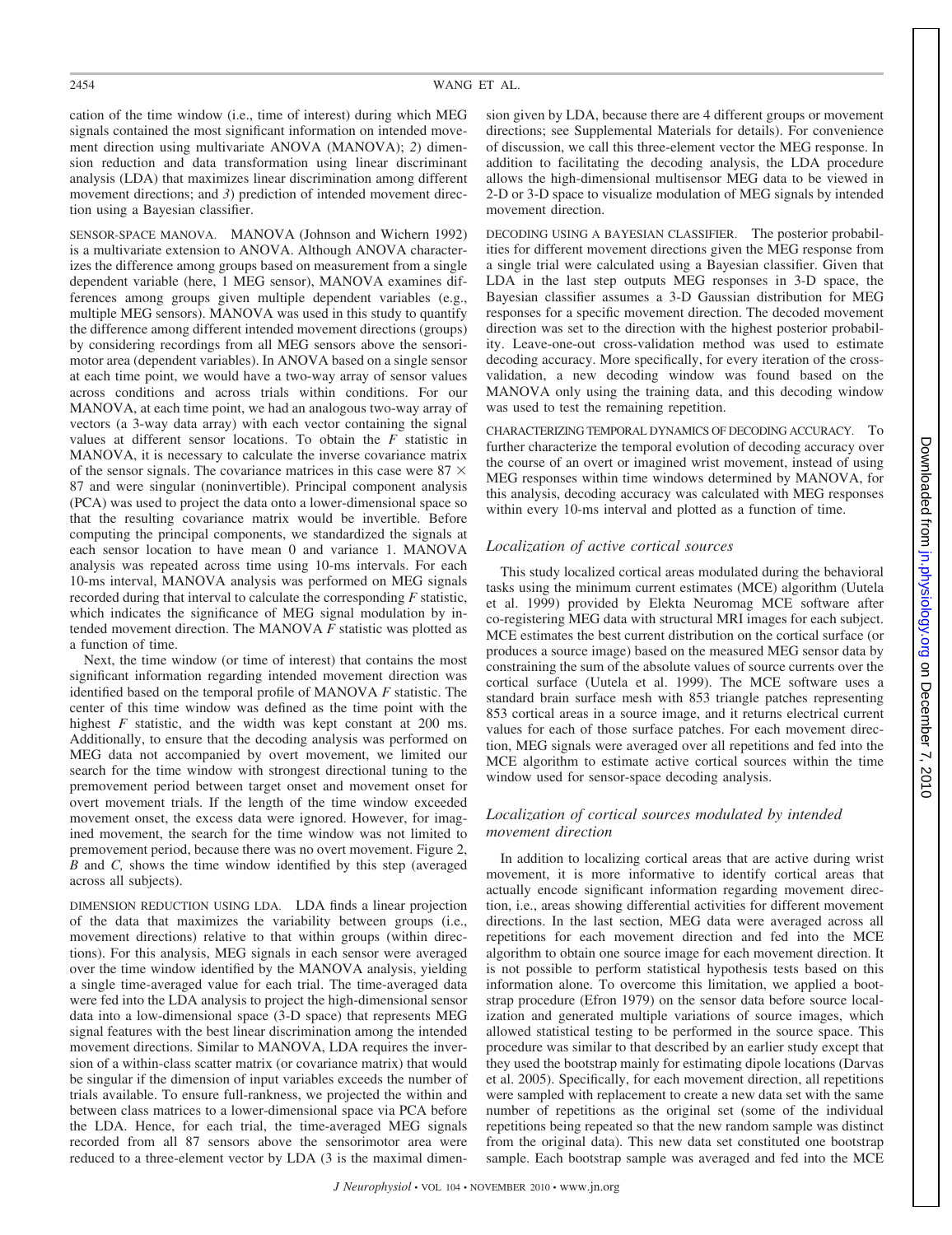algorithm to generate one estimate of cortical activity or one source image. For each movement direction, the bootstrapping and MCE procedures were repeated 50 times to create 50 bootstrap samples and thus 50 estimates of cortical activity maps. Subsequent source-space statistical analysis was based on these 200 (50  $\times$  4) MCE images (a small sample size was used to reduce computation time, although by examining the samples, the nonzero source currents were found to follow the normality requirement of hypothesis testing as described in the Supplemental Materials).

LIKELIHOOD RATIO TEST. To examine cortical areas significantly modulated by movement directions, we performed a likelihood ratio test (Behseta et al. 2007) for each of 853 cortical sources (section 2.1 of Behseta et al. 2007). Although ANOVA is typically used for this type of analysis, we used the likelihood ratio test because it does not rely on the assumption of equal variances in MEG data across experimental conditions (i.e., movement directions), thus maximizing our power to identify individual cortical sources that are modulated by movement direction. We performed the likelihood ratio test for each cortical area based on its source currents within the time window used for sensor-space decoding analysis. The null hypothesis was that there would be no difference in the source current under different movement directions. We obtained a  $\chi^2$  test statistic for each source. We further displayed these test statistics on the 3-D cortical surface by mapping the  $\chi^2$  value to each corresponding cortical area. We were thus able to directly visualize regions that have significant modulation.

SOURCE-SPACE MANOVA. The temporal dynamics of cortical representation of movement direction was further examined in the source space using a MANOVA analysis similar to the sensor-space MANOVA. The only difference is that the source-space MANOVA tests the difference among different movement directions (groups) by considering activities of all cortical sources (dependent variables) instead of MEG sensors. Because the number of cortical sources (853) far exceeded the number of repetitions obtained from bootstrapping (200 repetitions in total, 50 repetitions per movement direction), PCA was applied to the cortical source activity data to reduce the data dimension while preserving 99% of the variance in cortical activity data. Supplemental Fig. S4 shows the number of principal components needed to preserve 99% of the variance in cortical activity. The output from PCA was fed into the MANOVA test. As in the sensorspace MANOVA analysis, the source-space MANOVA *F* statistic was plotted as a function of time to examine the temporal dynamics of cortical representation of intended movement direction.

# RESULTS

# *Characterizing the sensor-space MEG signals*

MEG recordings and structural MRI images were collected from 10 subjects. Each subject made 120 movements per direction for both overt and imagined center-out tasks. After data rejection using EOG, on average, for each subject,  $96 \pm$ 29 (SD) repetitions per movement direction were further analyzed in this study. Additionally, one subject (*subject S10*) was excluded from the data analysis because this subject's eye movement was significantly correlated with target direction. After data alignment based on movement/target onset, each overt movement trial contains MEG signals from 1 s before movement onset to 0.5 s after movement onset, and each imagined movement trial contains MEG signals from 0.5 s before target onset to 1 s after target onset (Fig. 2). MEG signals were smoothed using a 25-ms-wide Gaussian kernel, and the effect of signal smoothing on a typical trial in the overt movement task is shown in Fig. 2. Also shown are the temporal dynamics and modulation by intended movement direction for MEG signals recorded from a single MEG sensor above the sensorimotor area. For overt movement trials, MEG signals remain flat until  $\sim$ 100-200 ms before movement onset. A prominent negative peak appeared right before movement onset, and the amplitude of this peak varied depending on intended movement direction. A similar negative peak also appeared for the imagined movement task  $\sim$  200-300 ms after target onset. This negative deflection in cortical signals was also observed in previous EEG and MEG studies, and it has been suggested that this waveform is related to the readiness potential, which might be modulated by movement direction (Brunia et al. 2000; Kornhuber and Deecke 1965; Waldert et al. 2008).

#### *Sensor-space decoding analysis*

The sensor-space MANOVA analysis was used to identify the time window (or time of interest) during which MEG signals encoded the most significant information for decoding intended movement direction. This search for the decoding time window was restricted to the premovement interval, as explained in METHODS. The gray areas in Fig. 2, *B* and *C,* show the average time windows identified by the sensor-space MANOVA test for overt and imagined movements across all subjects. For each trial, LDA was used to transform MEG signals recorded from all 87 sensors above the sensorimotor areas to a three-element vector, the MEG response, which best summarizes or depicts modulation of MEG signals by movement direction. Figure 3 shows the MEG responses in 2-D space in a time window from 200 to 0 ms before the onset of overt movement. The MEG responses clearly clustered into four different groups, corresponding to four different movement directions. This figure shows that sensorimotor cortical activity captured simultaneously by multiple MEG sensors was modulated by intended movement direction and that a classifier can be used to decode intended movement direction from MEG responses. Furthermore, within each cluster, MEG responses tended to be normally distributed. Hence, a multivariate Gaussian distribution was used to model MEG responses for decoding analysis with a Bayesian classifier. Table 1 shows the results for single-trial decoding using leave-one-out cross validation for all the subjects. The chance level is 25%. For overt movement, the intended movement direction was predicted with an average accuracy of 67% using MEG data within a short time window before movement onset. Similarly, an average decoding accuracy

TABLE 1. *Summary of single-trial decoding accuracies (%) across all 9 subjects for overt and imagined movements*

|                                                                | -S2.                                         | S <sup>3</sup> | S4 | S5 | S <sub>6</sub> S <sub>7</sub> | <b>S8</b> | S9. |
|----------------------------------------------------------------|----------------------------------------------|----------------|----|----|-------------------------------|-----------|-----|
| Overt<br>Imagined 95.0 69.9 71.9 45.8 62.5 39.6 73.7 44.3 45.2 | 88.6 69.0 72.4 77.8 57.9 57.0 51.3 82.2 56.6 |                |    |    |                               |           |     |

*Subjects S1–S5* performed the nondelayed center-out task, and *subjects S6–S9* performed the delayed center-out task. MEG sensors above the sensorimotor area were used. The time window for decoding analysis was determined based on the sensor-space MANOVA analysis. MEG signals within that time window were averaged. Intended movement direction was decoded using a Bayesian classifier with leave-one-out cross validation. The chance level is 25%. The average decoding accuracies across all subjects are 67 and 62.5% for overt and imagined movement, respectively. MEG, magnetoencephalography; MANOVA, multivariate ANOVA.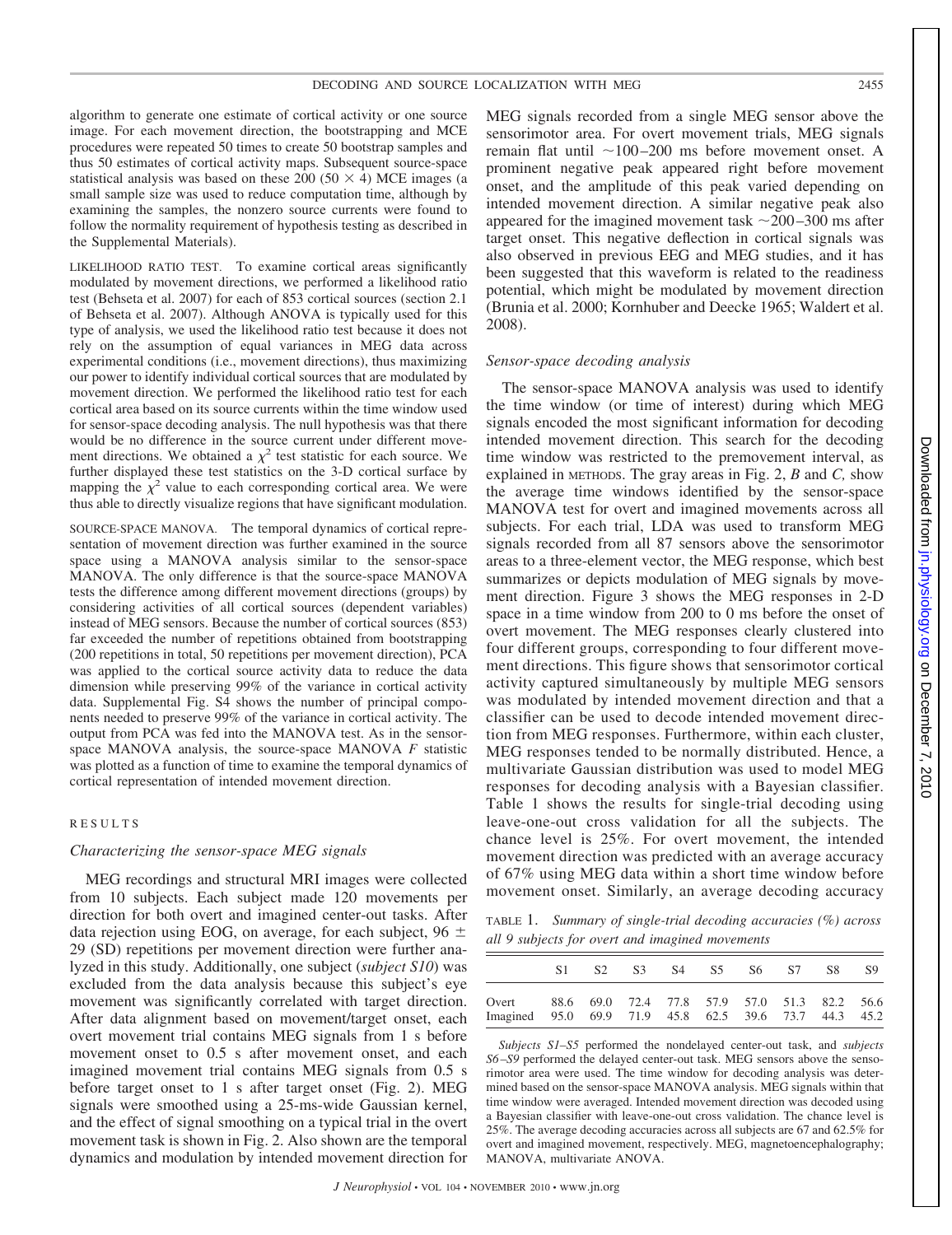of 62.5% was achieved using sensorimotor cortical activity recorded with MEG when subjects simply imagined wrist movement without any overt movement or muscle contraction.

While Table 1 shows the decoding analysis results using specific time windows that center on the moments when MEG signals were the most discriminative for intended movement direction, it is desirable to see how decoding accuracy actually evolved over the course of an overt or imagined movement and compare temporal dynamics of decoding accuracy between the nondelayed and delayed tasks. For the overt nondelayed task (Fig. 4*A*), the decoding accuracy started near the chance level, and it increased substantially before movement onset, suggesting that a significant amount of information regarding the intended movement was represented in sensorimotor cortical activity well before actual movement was initiated, as described in previous animal studies using single-neuron recordings (Moran and Schwartz 1999; Santhanam et al. 2006; Wang et al. 2007). Similarly, for the imagined nondelayed task, the decoding accuracy increased above the chance level shortly after target onset, and it stayed above the chance level throughout the movement. For the delayed tasks, although their decoding accuracies rose above the chance level after target onset, they increased more gradually over time compared with the nondelayed tasks. For both overt and imagined movements, the decoding accuracy for delayed movement is typically lower than for nondelayed movement. This is accompanied by the absence of fast increase in decoding accuracy, as seen in Fig. 4, *C* and *D*. As more time is allowed for motor planning during the delay period, neuronal processing of information about intended movement may be spread over a longer period. This potentially leads to weakened macroscopic MEG signals, making it harder to detect population activities related to intended movement.

## *Source-space analysis*

Decoding analysis showed that a significant amount of information can be extracted from MEG sensor signals to predict intended movement direction in the absence of overt movement. From a pure engineering perspective, this result, to a certain degree, is sufficient for developing an MEG-based BCI system. However, from a neuroscience perspective, it is worth further investigating and understanding where are the actual cortical sources that lead to modulated MEG sensor signals and make it possible to decode intended movement direction from MEG sensor signals. Figure 5 shows the source localization results obtained from the standard MCE algorithm, which inversely maps whole head MEG recordings from 306 channels to the cortical surface of a standard brain with 853 cortical sources (surface patches). The color of each patch represents the intensity of cortical source activity during the time window used for decoding analysis in the sensor space (overt movement:  $t = -200$  to 0 ms, relative to movement onset; imagined movement:  $t = 300 - 420$  ms, relative to target onset). For overt movement, the contralateral (left) motor cortical area was strongly activated during wrist movement, accompanied by weaker activity in ipsilateral motor area. In addition, both the visual and prefrontal cortical areas were also activated, because the task is visuomotor in nature. More interestingly, a very similar cortical activation pattern was observed for the imagined movement as well, with a clear motor cortical activation, although to a lesser extent. This suggests that imagining wrist movement actually engages cor-



FIG. 4. Temporal dynamics of decoding accuracy during center-out movement. Decoding accuracies were calculated every 10 ms using MEG data within that 10-ms interval. *A*: overt nondelayed. *B*: imagined nondelayed. *C*: overt delayed. *D*: imagined delayed. For each plot, the thin gray lines represent decoding accuracies for individual subjects, and the thick black line represent the decoding accuracy averaged over all subjects. *Time 0* corresponds to movement onset for overt movement and target onset for imagined movement. For movement with delay (*C* and *D*), average delay periods were marked with doublearrow lines.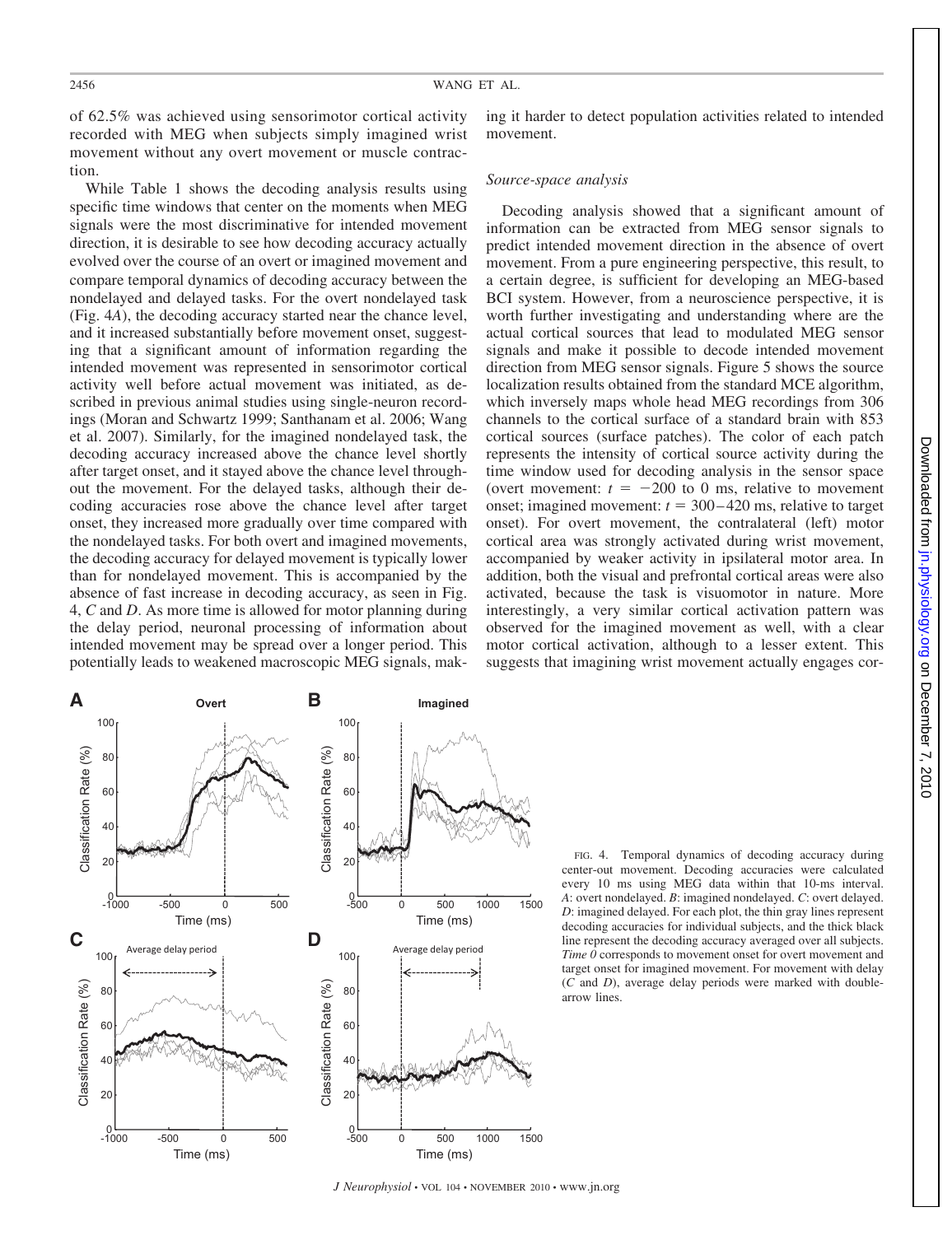

FIG. 5. Localization of active cortical areas for overt (*A* and *C*) and imagined (*B* and *D*) movements. Minimum current estimation (MCE) was used to localize active cortical sources during the time period used for decoding analysis in *subject S1*. Data were averaged over all repetitions for leftward movement. A and  $C$ : cortical activity from  $-200$  to 0 ms relative to the onset of overt movement. *B* and *D*: cortical activity from 300 to 420 ms relative to target onset for imagined movement. The contralateral motor cortical area shows strong activation. In addition, there is a certain degree of visual and ipsilateral motor cortical activity.

tical areas and processes very similar to those used by overt wrist movement and is consistent with previous findings of motor cortical activation during motor imagery (Crammond 1997; Porro et al. 1996; Sabbah et al. 1995; Stephan et al. 1995).

While Fig. 5 shows cortical areas that were active during overt and imagined wrist movements, it does not tell us what information is being represented in each cortical area and which cortical area is actually encoding intended movement direction. Through a combination of bootstrapping and MCE, we obtained multiple estimates of cortical activity maps for each movement direction, allowing statistical analysis that answers both questions together. Cortical activity within the time window used for decoding analysis in the sensor space were examined to further localize cortical areas that encode significant information on intended movement direction. A likelihood ratio test was performed for each cortical source. The resulting  $\chi^2$  statistics from all cortical sources were mapped to a 3-D cortical surface plot. Each surface patch represents 1 of the 853 cortical sources, and the color of each surface patch represents its  $\chi^2$  statistic (Fig. 6). The modulation is bilateral, with stronger modulation for the contralateral (left) hemisphere. The contralateral motor cortex showed the strongest modulation by intended movement direction for both overt and imagined wrist movement. The visual cortices also showed a certain degree of modulation, but weaker than the motor cortical area. Interestingly, the left superior temporal lobe and the left inferior frontal gyrus, part of which overlaps the Broca's area, also showed strong modulation by intended movement direction during the overt movement task.

While Fig. 6 shows the modulation of cortical activity within specific time windows used for decoding analysis, this study further examined temporal dynamics of cortical activities representing intended movement direction using the source-space MANOVA analysis, as shown in Fig. 7 (results for similar analysis in sensor space are provided in Supplemental Fig. S2). Different from single-source analysis using tests like ANOVA or the likelihood ratio test used in Fig. 6, a MANOVA test is able to better depict the overall modulation of all cortical sources by intended movement direction, i.e., the "population



FIG. 6. Localization of cortical sources modulated by intended movement direction. Combination of MCE with bootstrapping created multiple estimates of cortical activity for each movement direction, and a likelihood ratio test was used to examine whether a cortical source (a triangular surface patch on brain surface plots) was modulated by intended movement direction. Surface patch color represents the significance of modulation, as measured by the  $\chi^2$  statistic calculated within the time period used for decoding analysis in *subject S1*. Hotter (red) color indicates stronger modulation. *A* and *C*: left/contra and right/ipsilateral hemisphere activity during overt movement. *B* and *D*: left/ contra and right/ipsilateral hemisphere activity during imagined movement. *P* values of  $10^{-3}$  and  $10^{-5}$  correspond to  $\chi^2$  statistics of 16.2 and 25.9, respectively. The contralateral motor cortical area is significantly modulated by intended movement direction. In addition, the visual cortical areas and the left inferior frontal gyrus also show modulation.

response." Figure 7, *A* and *B,* shows the temporal evolution of source-space MANOVA *F* statistic. *F* statistic indicates strength of cortical activity modulation by movement direction. For overt wrist movement, the *F* statistic shows a very prominent peak  $\sim$ 100-150 ms before movement onset, similar to firing rate patterns of many motor cortical neurons observed in previous nonhuman primate studies. This interval also agrees with the neural delay between motor cortical representation of movement and its actual expression reported by those animal studies (Moran and Schwartz 1999; Wang et al. 2007). Similarly, for imagined wrist movement, the  $F$  statistic peaks  $\sim$ 400 ms after target onset and before the start of computer-controlled cursor movement (the cursor starts moving after a simulated reaction time that varies from 0.5 to 1 s). In summary, the source-space statistical analysis suggests that the



FIG. 7. Temporal dynamics of cortical activity modulation by movement direction. The source-space multivariate ANOVA (MANOVA) test was performed in 10-ms intervals to characterize movement modulation of cortical activity, and the resulting *F* statistics were plotted as a function of time for overt (A) and imagined (B) movements.  $\vec{P}$  value of  $10^{-5}$  approximately corresponds to an *F* statistic of 25.3. Thin gray lines represent the *F* statistics for individual subjects (nondelay task), and the thick black lines represent the average over all subjects. Cortical activity becomes highly modulated right before movement onset for overt movement and 300 – 400 ms after target onset for imagined movement.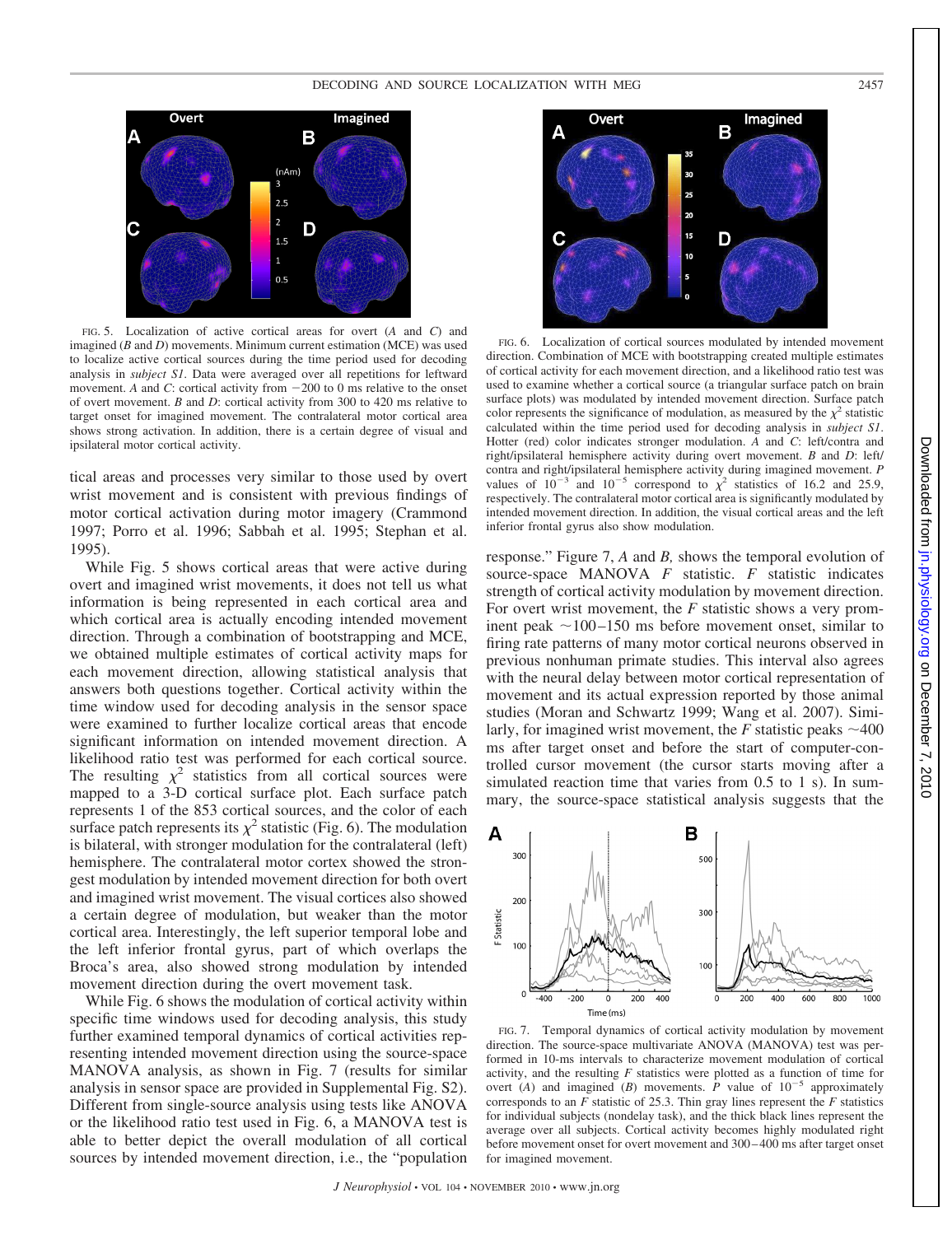modulation seen in the sensor space is largely caused by modulated activity in motor cortical areas. It also shows that temporal dynamics of cortical activity representing intended movement direction as recorded noninvasively using MEG in humans agrees well with previous findings using microelectrodes implanted in the motor cortex of nonhuman primates.

# DISCUSSION

Encouraged by previous studies that decoded movement direction from MEG recordings of brain activity in humans performing overt movement (Georgopoulos et al. 2005; Waldert et al. 2008), this study was designed to further our understanding in using MEG to study cortical representation of intended movement and its application in BCI. This study has several features. First, the classic center-out task was used, allowing direct comparison between cortical activities recorded noninvasively in humans using MEG with neuronal activities recorded invasively in nonhuman primates using microelectrodes. The behavioral paradigm also made it possible to directly compare cortical activities between overt and imagined movements. Second, statistical techniques used in this study facilitated data analysis in visualizing and understanding MEG data, which typically have a high number of dimensions but a low signal-to-noise ratio. Third, this study showed the feasibility of decoding intended movement direction from MEG signals without any overt movement from subjects. Last, this study applied source localization techniques to inversely map MEG sensor signals to cortical activity, and source-space statistical analysis quantitatively identified cortical sources that encode significant information about intended movement direction.

# *MCE with bootstrapping for source-space statistical analysis*

Source localization algorithms, such as MCE, map whole head MEG recordings to cortical activity. However, given the low signal-to-noise ratio of MEG recordings, to get a robust estimate of cortical activity, the general practice is to use averaged MEG data instead of single-trial data for source localization, which makes it difficult to perform statistical analysis in the source space. This study introduced the MCE with bootstrapping technique that enables statistical analysis in the source space (Fig. 6). Furthermore, this technique itself is not bound to MCE, and it is applicable to any source localization algorithm. A similar technique was used to examine dipole localization accuracy (Darvas et al. 2005).

# *Decoding intended movement direction from MEG signals during motor planning and motor imagery*

Considering that targeted users of BCI systems are individuals with difficulties in generating overt limb movement, it is desirable to show that movement information can be decoded from cortical activity in the absence of overt movement. A recent EEG study in individuals with ALS has shown that the speed of imagined wrist movement can be decoded from EEG signals (Gu et al. 2010). Using a real-time MEG-based BCI system, Buch et al. (2008) enabled individuals with hand paralysis to control the opening and closing of a hand orthosis by modulating their sensorimotor rhythm with imagined hand movement. Our study focused on the time domain signal of MEG recording, which could be related to the lateralized Bereitschaftspotential (LBP)/readiness potential and readiness field (Deecke et al. 1982; Kornhuber and Deecke 1965; Pedersen et al. 1998; Takahashi et al. 2004). It was suggested that characteristics of LBP could be modulated by various movement parameters (Birbaumer et al. 1990), and several groups have shown that laterality of intended movement can be decoded reliably from LBP (Brunia and van den Bosch 1984; Coles et al. 1990). This study further showed that intended movement direction can also be decoded from MEG signals during the planning period before movement and EMG onset and during motor imagery using only MEG sensors above the sensorimotor area. From a neural engineering perspective, this study suggests that it may be possible for a user to operate an MEG-based BCI system by imagining moving the cursor toward the desired direction. From a neuroscience perspective, decoding analysis performed in this study provides strong evidence that intended movement direction is well represented in cortical activity recorded noninvasively by MEG during motor planning and motor imagery.

Modulation of neural activity providing information about movement direction evolves over different time scales in the delay and nondelay tasks (Fig. 4). Decoding accuracies in the delayed task for both overt and imagined conditions show more gradual changes and peak at lower values than those of the nondelay task. This is possibly because of temporal dispersion of cortical processes related to motor planning and motor execution during the delayed task (Churchland et al. 2006; Crammond and Kalaska 2000; Flanders et al. 1992; Ghez et al. 1997). This temporal separation may spread movement-related information over delay and movement time, reducing the amount of information available for movement decoding at any instant of time. On the contrary, cortical processes for motor planning and execution might overlap in the nondelayed task, leading to stronger cortical signals for decoding movement direction. The difference in temporal profiles of decoding accuracies between delayed and nondelayed tasks is certainly worth further examination in the future. Nevertheless, this study showed that movement direction can be decoded in the absence of overt movement in both delayed and nondelayed tasks.

# *Source-space analysis identifying cortical sources for MEG signal modulation*

This study further provides answers to what type of information is being encoded by active cortical areas and when movement-related information is best represented in cortical activity. The contralateral (left) motor cortex clearly encodes intended movement direction (Fig. 6; see Supplemental Fig. S3 for a side-by-side comparison between Figs. 5 and 6). Interestingly, the left inferior frontal gyrus (LIFG) also exhibits a certain degree of modulation by intended movement direction. This area has been previously suggested to be part of the human mirror-neuron system, which is critical for recognition of movement intention (Rizzolatti and Craighero 2004).

*F* statistic in the source-space MANOVA reflects the degree to which cortical activity differs across different movement directions. The temporal profile of *F* statistic from sourcespace MANOVA peaks right before movement onset, suggesting that this is the moment when cortical activity varies the most for different movement directions (Fig. 7). Previous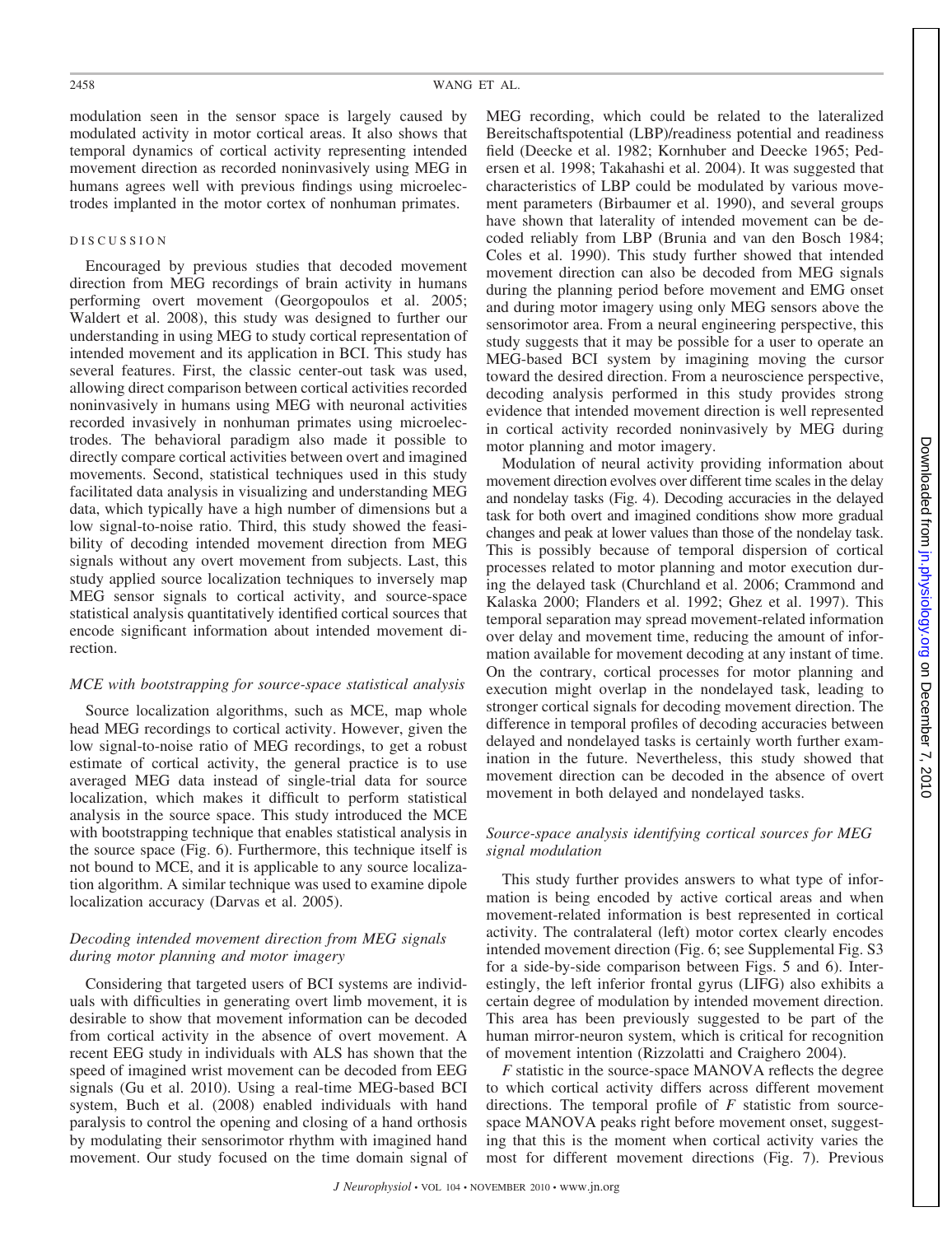nonhuman primate studies showed that firing rates of a typical motor cortical neuron also varies the most for different movement directions near movement onset. The firing rate reaches its maximum and minimum around onset of movements in the neuron's preferred and antipreferred directions, respectively (Crammond and Kalaska 2000; Moran and Schwartz 1999; Wang et al. 2007). The temporal profile of source-space *F* statistic in Fig. 7 shows that movement-related cortical activity recorded with MEG shows a temporal pattern very similar to that of motor cortical neuronal firing rates.

#### *Future work and summary*

Previous studies have shown that the time-domain signal, especially the LFC, also called LMP, contains significant information regarding movement direction (Ball et al. 2009; Georgopoulos et al. 2005; Pistohl et al. 2008; Schalk et al. 2007; Waldert et al. 2008). The capability of this study to decode intended movement direction from time-domain MEG signals in the absence of overt movement further suggests that LFC/LMP signals carry significant movement-related information. It is worth studying whether other MEG signal features are also modulated by intended movement direction, because previous studies suggested that various frequency bands contain significant movement-related information (Ball et al. 2009; Cheyne et al. 2008; Crone et al. 1998; Heldman et al. 2006; Jurkiewicz et al. 2006; Leuthardt et al. 2004). Future studies can use frequency-domain source localization techniques to further explore movement information embedded in various frequency bands of MEG signals (Gross et al. 2001; Jensen and Vanni 2002).

It will be interesting to directly apply source localization algorithms on a single-trial basis, as done in several previous studies (Gaetz and Cheyne 2003; Jerbi et al. 2007), and to perform source-space decoding analysis. One question is whether decoding accuracy will be improved if movement direction is decoded in the source space rather than in the sensor space. Arguably, in the source space, better feature selection procedures may be performed based on both statistical analysis and prior knowledge on functions of various cortical areas. This may help remove noise and artifacts in the MEG data and lead to better decoding accuracy.

The capability to decode intended movement direction from MEG signals may enable a noninvasive high-performance BCI system based on MEG. Although debatable, several previous studies have suggested that MEG and ECoG might share similar spatial and temporal characteristics in terms of source localization accuracy and capability to resolve cortical activity represented by amplitudes of different frequency bands (Dalal et al. 2008; Gharib et al. 1995; Korvenoja et al. 2006). Although it seems clear that both MEG and ECoG signals contain movement-related information, future studies should examine the efficacy of MEG for potential BCI and rehabilitation applications. For example, although MEG itself is not portable, it might serve as a powerful tool for presurgical localization of cortical areas that are significantly modulated by intended movement direction, and intracranial electrodes can be implanted at those cortical sites.

It can be challenging to accurately localize the motor cortex after cortical reorganization induced by cortical lesions (e.g., caused by stroke) or spinal cord injury (Cramer 2008; Kokotilo et al. 2009). However, previous studies have shown that individuals with stroke or spinal cord injuries can at least partially activate their sensorimotor cortical areas with attempted or imagined movement (Buch et al. 2008; Shoham et al. 2001; Wang et al. 2010), and MEG may be indicative of cortical areas whose activity can be modulated volitionally by an individual for BCI control. Furthermore, even with intact brain, given that the implanted electrode array will typically cover a very small cortical area [e.g.,  $4 \times 4$  mm<sup>2</sup> for the intracortical microelectrode arrays (Hochberg et al. 2006) and  $\sim$ 15  $\times$  15 mm<sup>2</sup> for a minimally invasive custom-ECoG grid that we have been studying (Wang et al. 2009)], it is still desirable to accurately localize the targeted implantation site (e.g., hand area of the motor cortex) before surgery. The goal of this study is to develop the appropriate behavioral paradigms and algorithms that will allow us to accurately identify the cortical area that contains information about intended movement direction given the potential variability in cortical organization across individuals. Future studies should be conducted in individuals with motor impairments (i.e., targeted end users of BCI), and the paradigms developed in this paper provide the basis for those studies.

In addition, users can be trained noninvasively with an MEG-based BCI system before undergoing surgery. This training can at least familiarize users with the BCI paradigm, and it can potentially improve cortical activity modulation for BCI control. Furthermore, by providing real-time feedback of cortical activity, MEG-based BCI systems can serve as a rehabilitation tool for promoting cortical plasticity after stroke and spinal cord injury, which is another area of great scientific and clinical value (Birbaumer and Cohen 2007; Buch et al. 2008; Wang et al. 2010). These functionalities demand real-time acquisition, processing, and decoding of MEG signals, which we are actively working on. We developed a new real-time software package (rtMEG) for real-time MEG signal streaming directly from the real-time digital signal processing (DSP) units of our MEG system (//www.elekta.com/) with a minimal delay (Sudre et al. 2010). This software is well integrated with BCI2000, a general purpose software package for real-time BCI research (Schalk et al. 2008). We also developed a novel real-time MEG signal processing algorithm, robust SSS (rSSS), for on-line MEG signal filtering and noise removal (Guo et al. 2010).

In summary, this study showed that intended movement direction can be decoded from human cortical activity recorded noninvasively using MEG during motor planning and motor imagery, and source space analysis showed that the contralateral motor cortex has the strongest modulation by intended movement direction. This modulation is the most significant immediately before movement onset, with a temporal profile similar to that of motor cortical neuronal activities observed in previous nonhuman primate studies and also present during imagined movement. This representation of intended movement in human cortical activity can serve as a critical neural substrate for brain-controlled interface applications.

# ACKNOWLEDGMENTS

We thank the Center for Advanced Brain Magnetic Source Imaging (CABMSI) and Magnetic Resonance Research Center at University of Pittsburgh Medical Center for providing the scanning time for MEG and MRI data collection. We specifically thank A. Haridis at CABMSI for assistance in MEG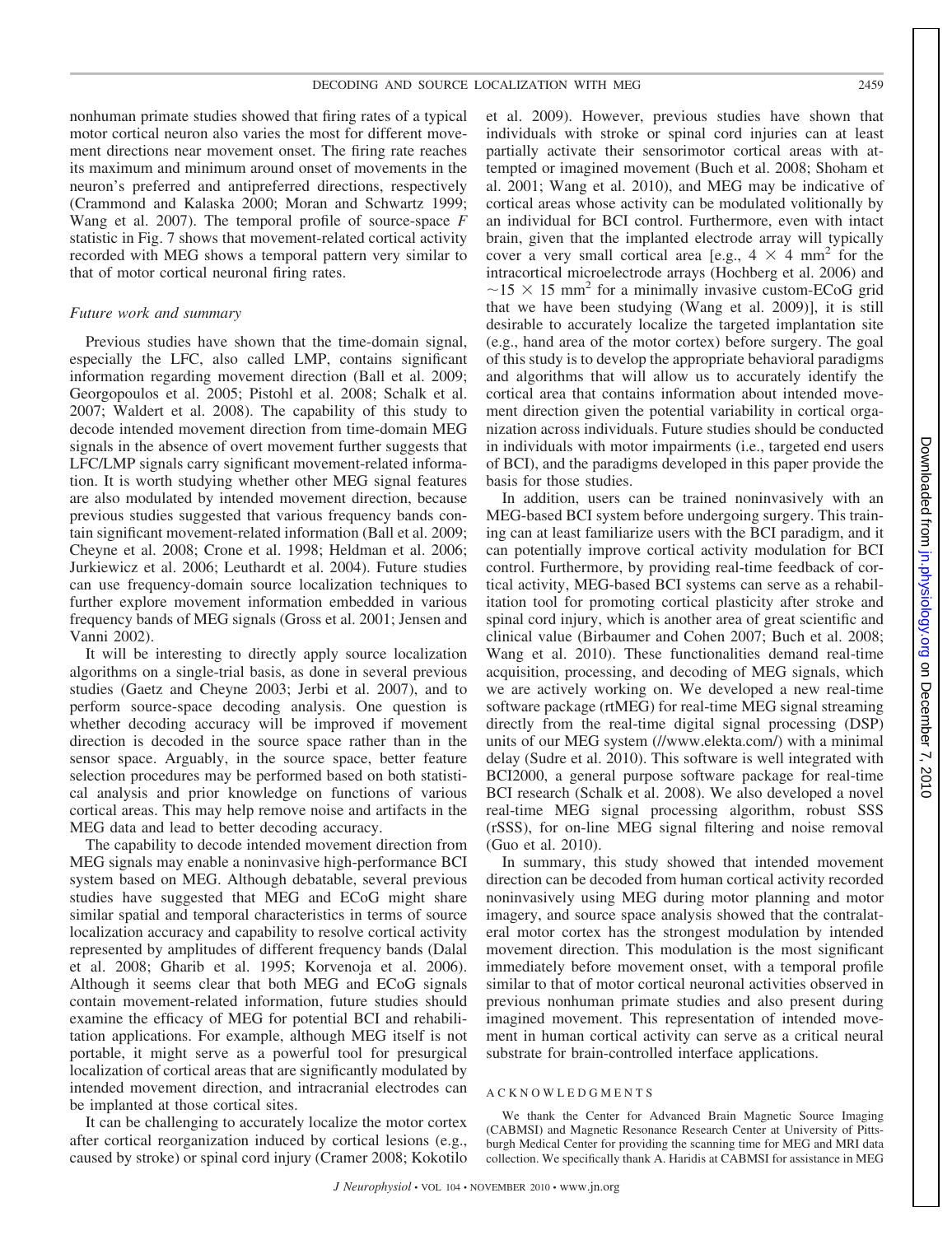setup and data collection. We also thank Drs. Krishna Shenoy and Mark Churchland for providing feedback on the writing of the manuscript.

#### GRANTS

This work was partially supported by the National Science Foundation under Cooperative Agreement EEC-0540865, Telemedicine and Advanced Technology Research Center of U.S. Army Medical Research and Material Command Agreement W81XWH-07-1-0716, and Grant 5 UL1 RR024153 from the National Center for Research Resources (NCRR), a component of the National Institutes of Health (NIH) and NIH Roadmap for Medical Research. This work is also supported by a special grant from the Office of the Senior Vice Chancellor for the Health Sciences at University of Pittsburgh, as well as a student travel fund from Center for Neural Basis of Cognition. Additional funding support was provided by NIH Grants 1R01 EB-007749 and 1R21 NS-056136 to D. J. Weber and R01 MH-064537 and R01 EB-005847 to R. E. Kass and Y. Xu.

#### DISCLOSURES

The contents of this work are solely the responsibility of the authors and do not necessarily represent the official view of NCRR or National Institutes of Health. Information on NCRR is available at //www.ncrr.nih.gov/. Information on Re-engineering the Clinical Research Enterprise can be obtained from http://nihroadmap.nih.gov/clinicalresearch/overview-translational.asp. No conflicts of interest, financial or otherwise, are declared by the authors.

#### **REFERENCES**

- **Ball T, Schulze-Bonhage A, Aertsen A, Mehring C.** Differential representation of arm movement direction in relation to cortical anatomy and function. *J Neural Eng* 6: 016006, 2009.
- **Behseta S, Kass RE, Moorman DE, Olson CR.** Testing equality of several functions: analysis of single-unit firing-rate curves across multiple experimental conditions. *Stat Med* 26: 3958 –3975, 2007.
- **Birbaumer N, Cohen LG.** Brain-computer interfaces: communication and restoration of movement in paralysis. *J Physiol* 579: 621-636, 2007.
- **Birbaumer N, Elbert T, Canavan AG, Rockstroh B.** Slow potentials of the cerebral cortex and behavior. *Physiol Rev* 70: 1-41, 1990.
- **Brant-Zawadzki M, Gillan GD, Nitz WR.** MP RAGE: a three-dimensional, T1-weighted, gradient-echo sequence–initial experience in the brain. *Radiology* 182: 769 –775, 1992.
- **Brunia CH, Bosch DA, Speelman JD, Van den Berg-Lenssen MM, Van Boxtel GJ.** The thalamic contribution to the emergence of the readiness potential. *Suppl Clin Neurophysiol* 53: 207–209, 2000.
- **Brunia CH, van den Bosch WE.** The influence of response side on the readiness potential prior to finger and foot movements. A preliminary report. *Ann NY Acad Sci* 425: 434 – 437, 1984.
- **Buch E, Weber C, Cohen LG, Braun C, Dimyan MA, Ard T, Mellinger J, Caria A, Soekadar S, Fourkas A, Birbaumer N.** Think to move: a neuromagnetic brain-computer interface (BCI) system for chronic stroke. *Stroke* 39: 910 –917, 2008.
- **Cheyne D, Bells S, Ferrari P, Gaetz W, Bostan AC.** Self-paced movements induce high-frequency gamma oscillations in primary motor cortex. *Neuroimage* 42: 332–342, 2008.
- **Churchland MM, Santhanam G, Shenoy KV.** Preparatory activity in premotor and motor cortex reflects the speed of the upcoming reach. *J Neurophysiol* 96: 3130 –3146, 2006.
- **Coles M, Gratton M, Fabiani M.** Event-related brain potentials. In: *Principals of Pscychophysiology: Physical, Social, and Inferential Elements,* edited by Cacioppo J, Tassinary L. New York: Cambridge, 1990, p. 413– 465.
- **Cramer SC.** Repairing the human brain after stroke. I. Mechanisms of spontaneous recovery. *Ann Neurol* 63: 272–287, 2008.
- **Crammond DJ.** Motor imagery: never in your wildest dream. *Trends Neurosci* 20: 54 –57, 1997.
- **Crammond DJ, Kalaska JF.** Prior information in motor and premotor cortex: activity during the delay period and effect on pre-movement activity. *J Neurophysiol* 84: 986 –1005, 2000.
- **Crone NE, Miglioretti DL, Gordon B, Lesser RP.** Functional mapping of human sensorimotor cortex with electrocorticographic spectral analysis. II. Event-related synchronization in the gamma band. *Brain* 121: 2301–2315, 1998.
- **Dalal SS, Guggisberg AG, Edwards E, Sekihara K, Findlay AM, Canolty RT, Berger MS, Knight RT, Barbaro NM, Kirsch HE, Nagarajan SS.** Five-dimensional neuroimaging: localization of the time-frequency dynamics of cortical activity. *Neuroimage* 40: 1686 –1700, 2008.
- **Darvas F, Rautiainen M, Pantazis D, Baillet S, Benali H, Mosher JC, Garnero L, Leahy RM.** Investigations of dipole localization accuracy in MEG using the bootstrap. *Neuroimage* 25: 355–368, 2005.
- **Deecke L, Weinberg H, Brickett P.** Magnetic fields of the human brain accompanying voluntary movement: Bereitschaftsmagnetfeld. *Exp Brain Res* 48: 144 –148, 1982.
- **Efron B.** Bootstrap methods: another look at the jackknife. *Ann Stat* 7: 1–26, 1979.
- **Flanders M, Helms Tillery S, Soechting J.** Early stages in a sensorimotor transformation. *Behav Brain Sci* 15: 309 –362, 1992.
- **Gaetz WC, Cheyne DO.** Localization of human somatosensory cortex using spatially filtered magnetoencephalography. *Neurosci Lett* 340: 161–164, 2003.
- **Georgopoulos AP, Langheim FJ, Leuthold AC, Merkle AN.** Magnetoencephalographic signals predict movement trajectory in space. *Exp Brain Res* 167: 132–135, 2005.
- **Georgopoulos AP, Schwartz AB, Kettner RE.** Neuronal population coding of movement direction. *Science* 233: 1416 –1419, 1986.
- **Gharib S, Sutherling WW, Nakasato N, Barth DS, Baumgartner C, Alexopoulos N, Taylor S, Rogers RL.** MEG and ECoG localization accuracy test. *Electroencephalogr Clin Neurophysiol* 94: 109 –114, 1995.
- **Ghez C, Favilla M, Ghilardi MF, Gordon J, Bermejo R, Pullman S.** Discrete and continuous planning of hand movements and isometric force trajectories. *Exp Brain Res* 115: 217–233, 1997.
- **Gross J, Kujala J, Hamalainen M, Timmermann L, Schnitzler A, Salmelin R.** Dynamic imaging of coherent sources: studying neural interactions in the human brain. *Proc Natl Acad Sci USA* 98: 694 – 699, 2001.
- **Gu Y, Farina D, Murguialday AR, Dremstrup K, Montoya P, Birbaumer N.** Offline identification of imagined speed of wrist movements in paralyzed ALS patients from single-trial EEG. *Frontiers Neuroprosthetics* 3: 62, 2009.
- **Guo C, Li X, Taulu S, Wang W, Weber D.** Real-time robust signal space separation for magnetoencephalography. *IEEE Trans Biomed Eng* 57: 1856 –1866, 2010.
- **Heldman DA, Wang W, Chan SS, Moran DW.** Local field potential spectral tuning in motor cortex during reaching. *IEEE Trans Neural Syst Rehabil Eng* 14: 180-183, 2006.
- **Hochberg LR, Serruya MD, Friehs GM, Mukand JA, Saleh M, Caplan AH, Branner A, Chen D, Penn RD, Donoghue JP.** Neuronal ensemble control of prosthetic devices by a human with tetraplegia. *Nature* 442: 164 –171, 2006.
- **Jensen O, Vanni S.** A new method to identify multiple sources of oscillatory activity from magnetoencephalographic data. *Neuroimage* 15: 568 –574, 2002.
- **Jerbi K, Lachaux JP, N**=**Diaye K, Pantazis D, Leahy RM, Garnero L, Baillet S.** Coherent neural representation of hand speed in humans revealed by MEG imaging. *Proc Natl Acad Sci USA* 104: 7676 –7681, 2007.
- **Johnson RA, Wichern DW.** *Applied Multivariate Statistical Analysis.* Upper Saddle River, NJ: Prentice Hall, 1992.
- **Jurkiewicz MT, Gaetz WC, Bostan AC, Cheyne D.** Post-movement beta rebound is generated in motor cortex: evidence from neuromagnetic recordings. *Neuroimage* 32: 1281–1289, 2006.
- **Kokotilo KJ, Eng JJ, Curt A.** Reorganization and preservation of motor control of the brain in spinal cord injury: a systematic review. *J Neurotrauma* 26: 2113–2126, 2009.
- **Kornhuber HH, Deecke L.** Changes in the brain potential in voluntary movements and passive movements in man: readiness potential and reafferent potentials. *Pfluegers Gesamte Physiol Menschen Tiere* 284: 1–17, 1965.
- **Korvenoja A, Kirveskari E, Aronen HJ, Avikainen S, Brander A, Huttunen J, Ilmoniemi RJ, Jaaskelainen JE, Kovala T, Makela JP, Salli E, Seppa M.** Sensorimotor cortex localization: comparison of magnetoencephalography, functional MR imaging, and intraoperative cortical mapping. *Radiology* 241: 213–222, 2006.
- **Leuthardt EC, Schalk G, Wolpaw JR, Ojemann JG, Moran DW.** A brain-computer interface using electrocorticographic signals in humans. *J Neural Eng* 1: 63–71, 2004.
- **Mellinger J, Schalk G, Braun C, Preissl H, Rosenstiel W, Birbaumer N, Kubler A.** An MEG-based brain-computer interface (BCI). *Neuroimage* 36: 581–593, 2007.
- **Moran DW, Schwartz AB.** Motor cortical representation of speed and direction during reaching. *J Neurophysiol* 82: 2676 –2692, 1999.